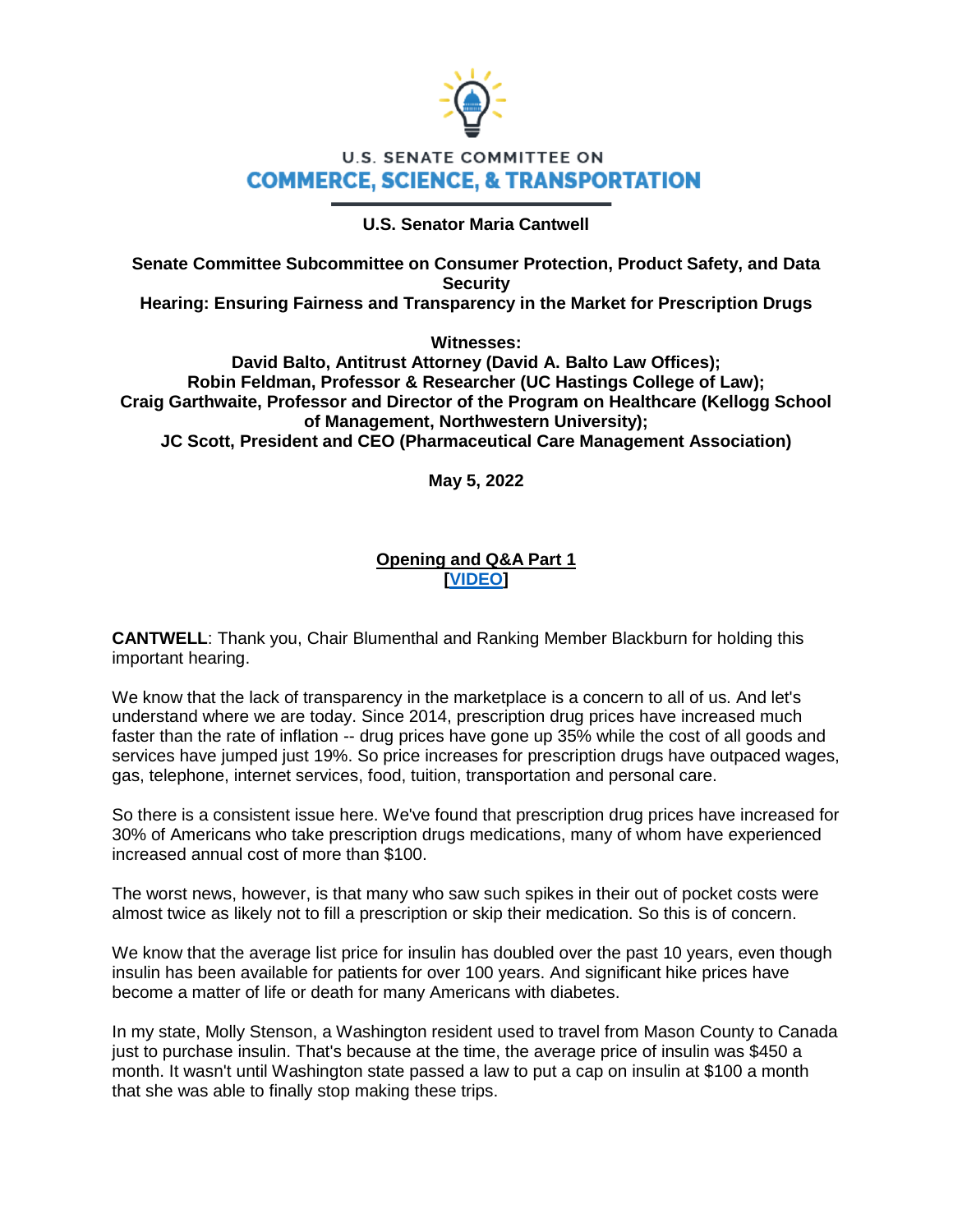Unfortunately, only 18 states have this cap on insulin copayments. So there are drug insulin prices increasing faster than most goods and services.

According to Senate Finance Committee staff report released by Senators Grassley and Wyden, the price increases are due in part to the business practices of pharmacy benefit managers. So that's the subject of today's hearing.

PBMs are contracted by government programs, insurance companies, self-insured employers to negotiate on behalf of the pharmaceutical firms. And the way the system works, they also make a lot of money driving up the price on consumers.

Today, fewer than five PBMs control more than 80% of the drug benefit for over 260 million Americans. These companies -- who most Americans know nothing about -- set drug costs, decide what drugs will be included in your plan, and determine how drugs are dispensed. And these companies have abused their responsibility to protect Americans from this drug pricing crisis, continued an opacity on the drug supply chain.

So we want to shine a bright light here. We want to understand how PBMs affect drug prices for consumers.

First, PBMs develop what is known as formularies, which are list of covered drugs on behalf insurers or payers to get their drugs placed on the formulary manufacturers provide rebates to PBM, some of which are passed on to consumers.

But they keep some for themselves. And because PBMs retain a share of that rebate, they have an incentive to keep those list price high. And who bears the brunt of that? Consumers. Particularly if their cost sharing is based on a percentage of the list price or if they're among the 25% of Americans who have a high deductible health plan.

The second way PBMs are affecting drug prices is something called spread pricing. Spread pricing occurs when a PBM charges an insurer a higher price for the drug than the amount it is reimbursed by the pharmacy, with the PBMs keeping the difference.

According to an investigative report, PBM skimmed off \$1.3 billion of the \$4.25 billion that Medicaid insurers spent on drugs and 2017.

There are examples of that. In 2015, PBMs charged Indiana's Medicaid program \$204 for a drug and reimburse the pharmacies only \$197, with the PBMs pocketing the \$7.

Three years later in 2017, PBMs charged the Medicaid program \$147 but reimburse the pharmacy \$17 with PBMs, pocketing \$130. That's right. PBMs profit increased by \$123 for a single 30-day supply of a heartburn medication all at the expense of the American consumer.

And what makes spread pricing possible? The lack of transparency in the PBM market. PBMs affect drug pricing for consumers by enforcing a number of post-sale fees on pharmacies, effectively limiting the pharmacies profits.

Let me be clear. I'm a big fan of the pharmacies. There's a guy across, or a woman across, the counter when you go in to get your prescription who tells you some things about that medication. Oh, be careful of this. What about this? Are you taking this? So they are part of our healthcare delivery system.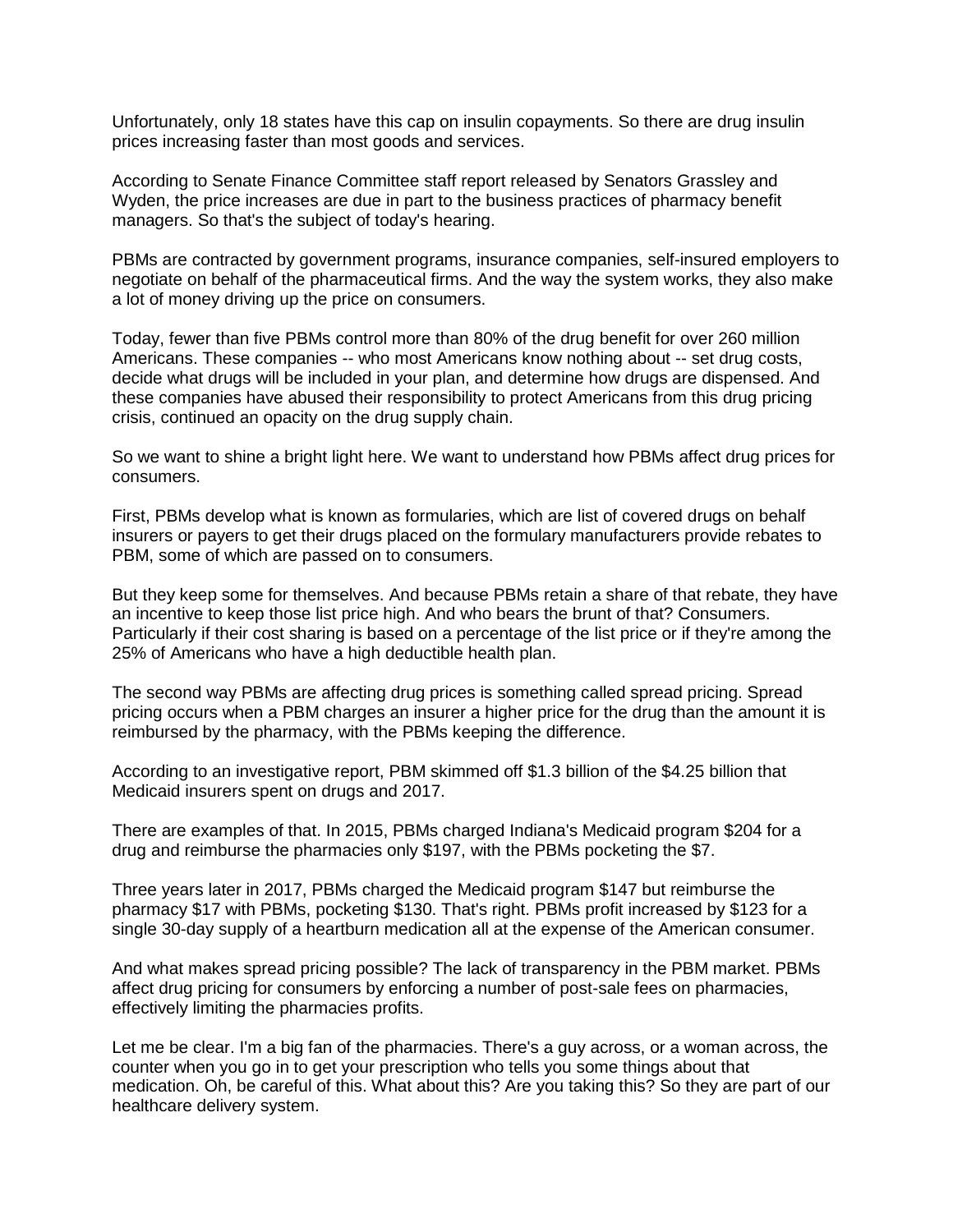So, the notion that some people want to have mega-conglomerates control pharmacy drugs by mail and control the market and have a continued concentration -- mark me down as not a fan.

PBMs keep these fees and rarely pass them on to consumers, thereby raising the costs for pharmacy, pharmaceutical markets as a whole.

Now, believe me, I'm from an innovation state and I also worked in software for five years, it's easy to raise capital if you're going to produce a product in six months and ship it. It's a lot harder to raise money for a product you have to have for 18 years. So no one is saying that it isn't hard to get capital to invest in new groundbreaking drugs. But the issue is do we have enough transparency in this market.

In 2019, the Washington legislature passed a law prohibiting PBMs from charging phantom fees that raise the cost of dispensing medication. Several states have enacted laws requiring PBMs to obtain a license to operate in their state, and some have gone further prohibiting or regulating spread pricing and requiring PBMs to report pricing and rebate information to promote transparency. And they have brought enforcement actions.

For example, April 13 2022, the Louisiana Attorney General sued Optim RX for inflating the price of prescription drug charges and their state's Medicaid program, included by spread pricing and claw back money from pharmacies without passing it back to the state.

But we in Congress must do more to ensure that all Americans and all American consumers are protected. That's why I'm so appreciative of Chairman Blumenthal holding this hearing this morning. And using your experience as a former AG to help us work through these issues at today's hearing.

If our system is where patients get inferior treatment and still pay more, this is setting us back. So it is time for us to take action on this.

Mr. Chairman, I will put the rest of my statement in the record. But I'd like to turn to our witness.

#### **Start of Questioning Part 1**

**CANTWELL**: Mr. Balto, I understand that you were an attorney at the FTC for several years and were involved in many FTC earliest enforcement actions involving pharmaceutical and healthcare companies.

Could you explain why the FTC action against PBMs under a current authority of unfair and deceptive practices, and what more authority could help us in moving the market to a more transparent market?

**BALTO:** Thank you, Senator. I think the FTC has made some major errors in terms of enforcement in this area.

And part of it is relying a lot on economic theory and not looking at the reality of what's going on and also not properly defining who the consumer is. You and I and everybody else in the room know that the ultimate consumers, you know, real people. The FTC focuses almost exclusively on the question of the first buyer, the plan sponsor, and whether the plan sponsor is harmed. And in that way, misses a lot of the anti-competitive effects.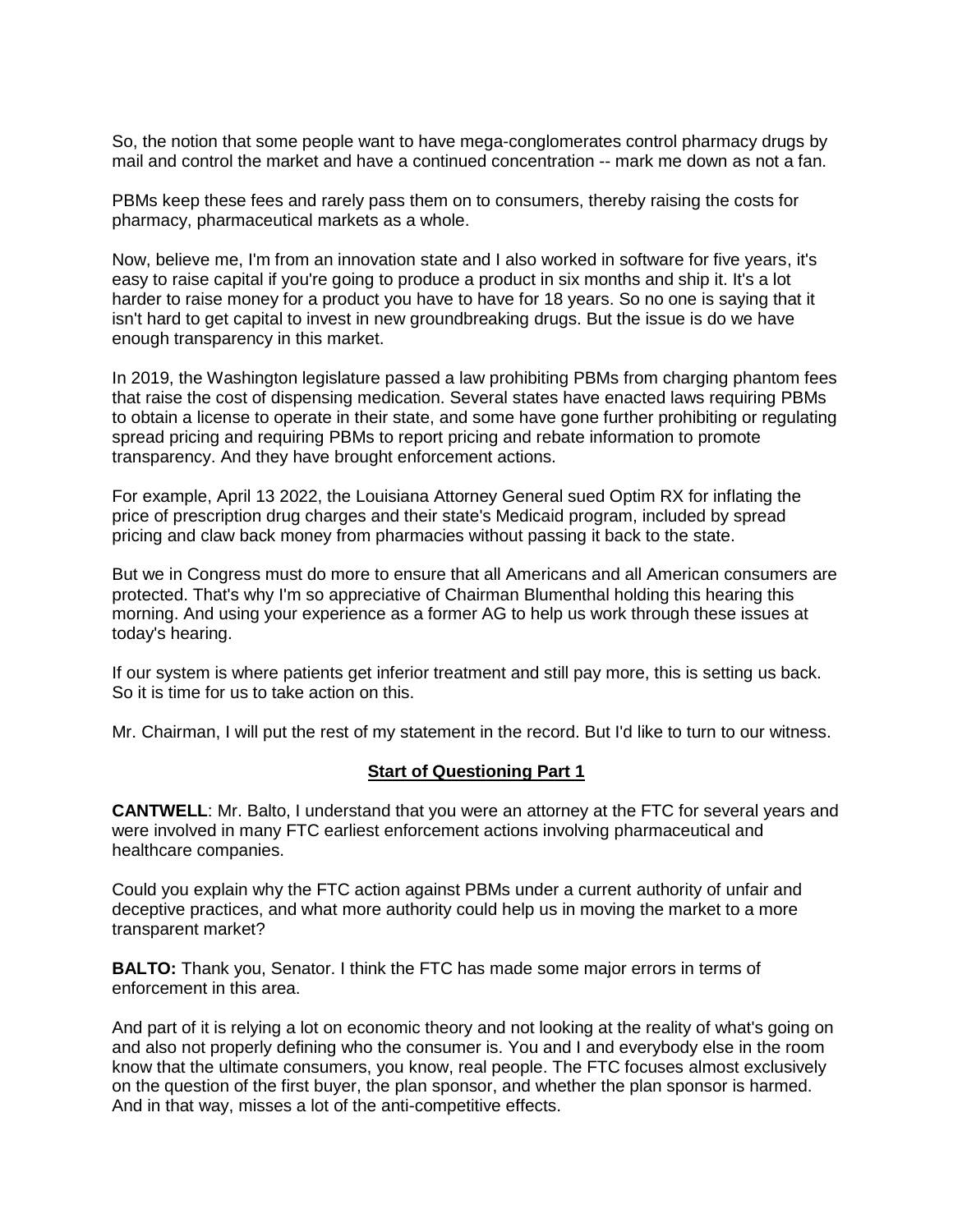Just to give you one example, that sort of hits with the point you're making about the service of the community pharmacists. Assume that you're a person who needs a complex specialty drug, in which you really need the services of your community pharmacist. The PBM engages in various tactics to drive that community specialty pharmacist out of business or make it very hard for them to compete. You're forced perhaps into an exclusive PBM owned specialty pharmacy. And by the way, the FTC has permitted the PBM is to acquire all these specialty pharmacies. You move then from having being able to see your community pharmacist having the monitor your health care, having them give you advice, to all of a sudden having a pharmacist at a 1-800 number.

And there's terrific testimony that about HIV patients, that I cite in my testimony, that it suggests how this is a problem.

The FTC act is broad. And one thing that could be very helpful, besides the efforts by Senator Blackburn and other members, to compel the FTC to do, well to have the GAO do a comprehensive study of this mark, and I know Senator Grassley and others have suggested the FTC to do a study, would be for Congress to specify what are unfair methods of competition. That the FTC should scrutinize. And this FTC act is broad, it prohibits unfair methods of competition and unfair trade practices. And Congress can specify what some of those practices are.

And when you look at things like the gag clauses, you know, preventing pharmacists from telling consumers where the lowest price drug is, I mean, that's blatantly an unfair method of competition. It blatantly is something that harms consumers. Consumers are in no fashion better off when a pharmacist can't tell them what's the lowest price, the means of getting the drug at the lowest price. And there's no reason for that other than for PBMs to protect their PBM rebates. So, you know, that's the kind of practice that could be specified.

Also some of the practices that prevent generics or biosimilars from getting on the formularies because, again, PBMs are preferring drugs with a high rebate to these lower costs biosimilars or generics, which offer a lot of promise for ultimately lowering drug costs.

In my testimony, I specify about five or six practices that could be outlined in legislation to attack these unfair methods of competition that ultimately harm consumers.

**CANTWELL:** Could you remind me, Mr. Balto, because I feel like we had this hearing a decade ago or maybe longer and I thought we took action as a Congress to outlaw PBMs being owned by drug companies. So that some of these same practices wouldn't be continued. What did we do before and why are we here again?

**BALTO:** In the Clinton administration, we recognize that pharmaceutical manufacturer owning PBMs was like the fox guarding the henhouse. Unfortunately, in the past several administrations, we forgot that basic principle of economic policy, you don't want foxes looking after chickens.

And so they've permitted the PBMs to acquire all these major pharmacies. They all have their own mail order pharmacies, which they prefer. They go in aggressively audit independent pharmacies. They reduce their reimbursement to ultimately force them to dispense below cost. They capture these retroactive DIR fees. Do you think they do those things with their own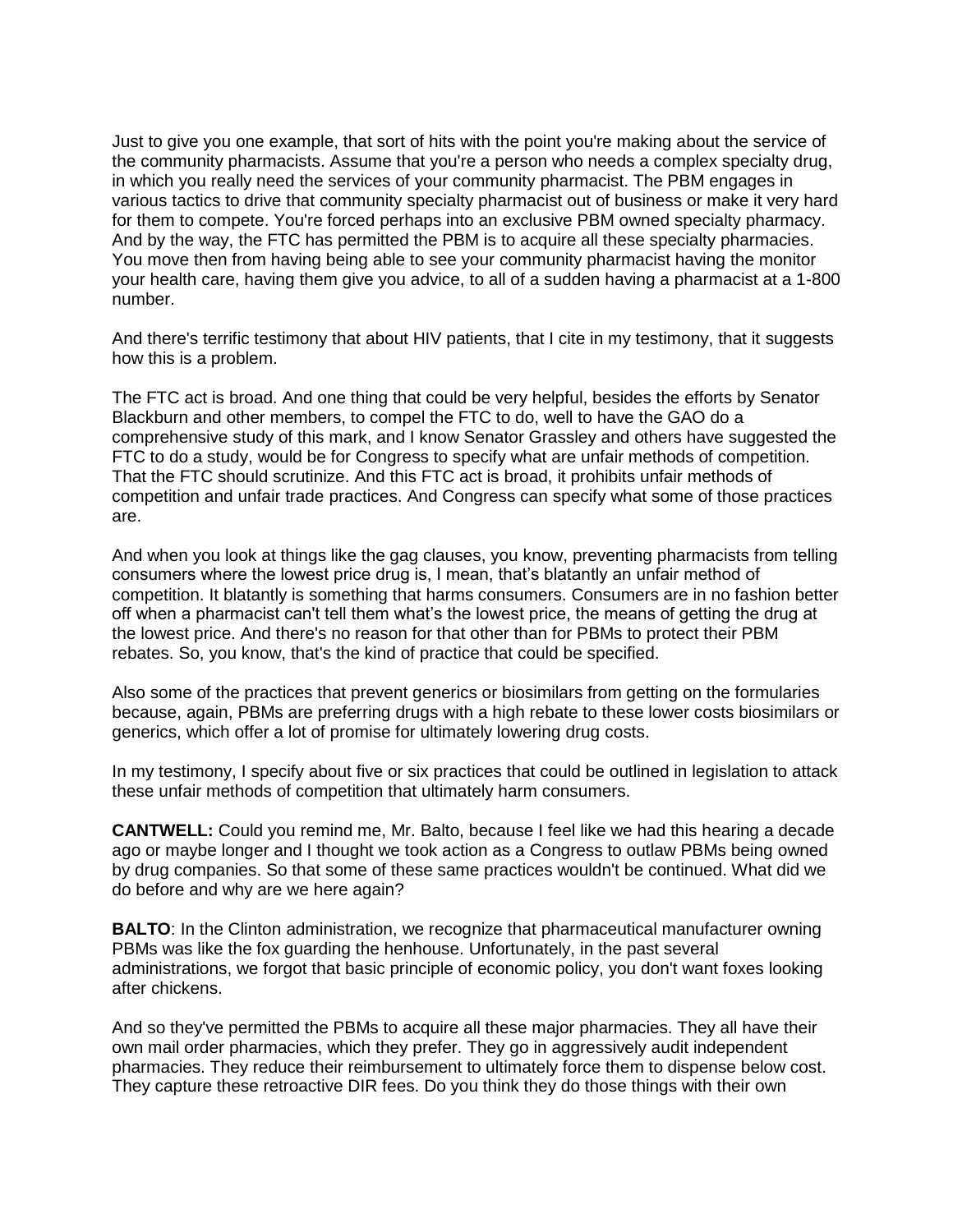pharmacies? I don't think so. And so that kind of fox owning the henhouse operation is just a poor recipe for competition.

And by the way, senators, you know, there's a lot of legislation going on right now to address this problem in high-tech industries, where we're very concerned about the major tech firms preferring their own businesses. I don't know why we should let this happen with PBMs.

As important PBMs being able to secure part of the rebates, it distorts their incentives and turns competition on its head so that PBMs prefer higher not lower drug prices. And by the way, many of you have identified the key issue here, which is ultimately noninsured consumers lose. And that's even Professor Garthwaite's way to identify that problem. And that's why consumer groups, if you'll note in footnote five of my testimony, consumer groups supported the past administration's proposal to eliminate the anti-kickback safe harbor for PBM rebates. Aggressive. And PBM rebates are just screwing up health care decisions right now, and leading to a rapid escalation in drug prices, as demonstrated by the Grassley-Wyden report.

**CANTWELL:** Thank you. I wanted to ask you about the FTC brought a case against AbbVie. If you recall, the court awarded the FTC \$448 million in consumer redress which had to be invalidated as a result of the AMG decision. So how does the absence of 13(b) redress affect the FTC's ability in this space?

**BALTO:** It should be a significant priority of everybody in Congress to pass legislation to return the FTC its power to secure financial redress. I know as being the former Policy Director, how crucial that is to being able to effectively enforce the antitrust laws. If bad actors including major corporations, know that they can engage in conduct and basically get a slap of the hand, just stop now, that's not going to deter them much from engaging in bad conduct. It's only when you can stick a significant monetary penalty on them that they know that they're going to have to pay the piper.

So I think that you absolutely have to, that this is a major priority to strengthen the FTC enforcement powers here. And certainly, if the FTC had that restored, it could look at these egregious practices that PBMs engage in and possibly bring actions under the Section 13(b) to provide redress to payers and consumers for these egregious actions.

**CANTWELL:** So what exactly does the Committee need to do to give the FTC the authority to properly police this market?

**BALTO**: I think the Committee needs to strengthen the FTC's powers. Let me start off first, I think the importance of a study is crucial. Again, I agree with the professor, that study and more information is really vital.

However, the Committee needs to instruct the FTC. It needs to identify the right consumer. The FTC's past studies, like their mail order study, two decades ago, just looked at the impact of the plan sponsor, you know, in a plan sponsor may or may not care. You know, if the consumers are harmed in the fashion that Senator Blumenthal and Ranking Member Blackburn described. They're not necessarily going to care.

They need to do a study and actually focus on the real consumer. Then I think it's vital for the Committee to consider identifying specific practices by PBMs that are unfair methods of competition that aren't consumers. For example, the DIR, and to me, the gag clause is a very straightforward example. But also the DIR fees, especially DIR fees imposed by a rival. It seems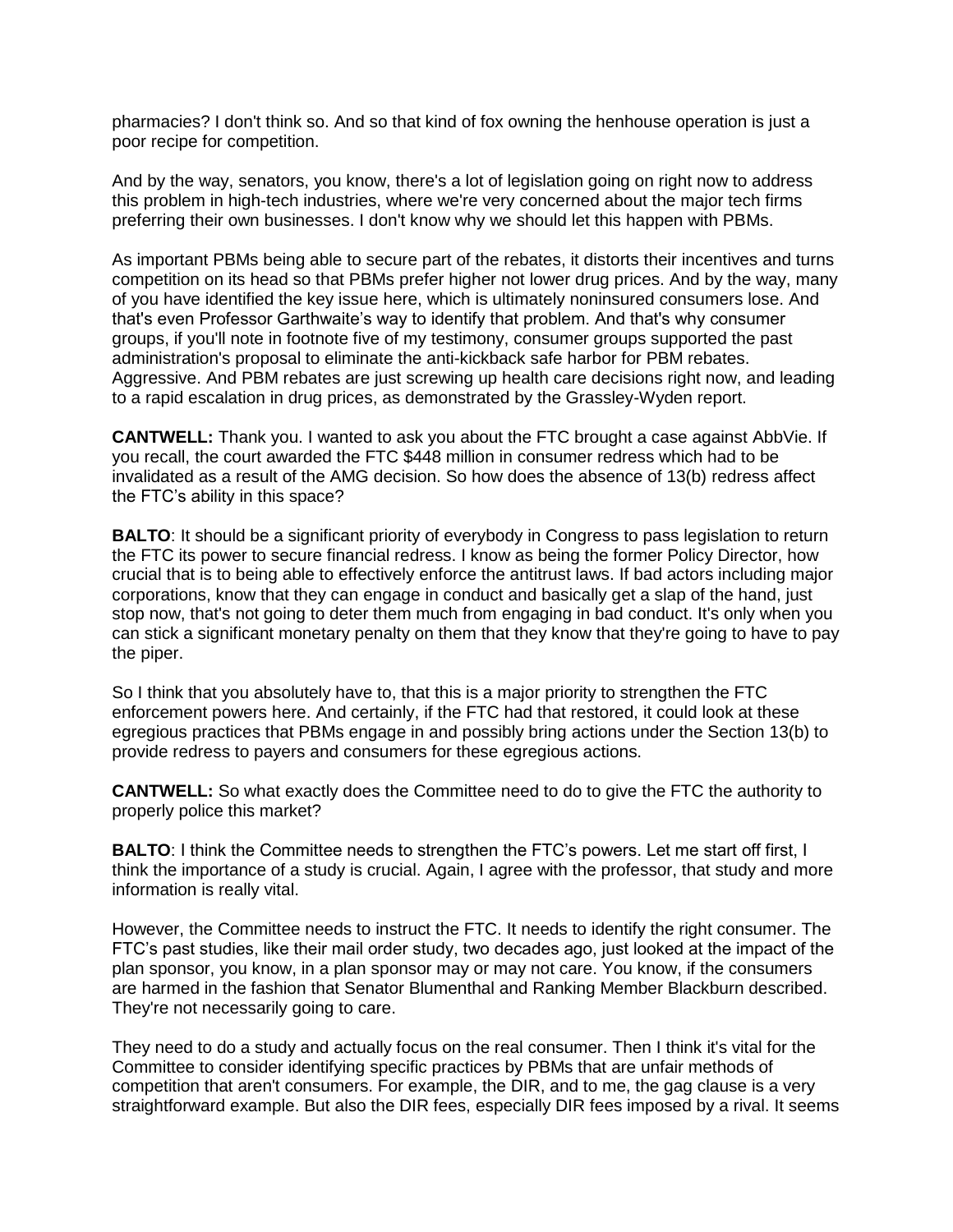relatively, it seemed like the kinds of things that you put considered to be an unfair method of competition and that the Commission needs its powers strengthened by identifying some of those practices that they should look at as unfair methods of competition or unfair trade practices.

**CANTWELL**: But you think that those, in your testimony you outline, I think it's on page 13 here, legislative action to prevent PBM abuses. So you think there are known practices now? Is that correct?

**BALTO**: Absolutely. Absolutely, and the fact I mean, the FTC has brought no actions. I mean, they've received hundreds upon hundreds of complaints by pharmacies, about some of these actions about PBMs going and taking information from its PBM affiliate, and sending it to its pharmacy affiliate, so that the pharmacy could target and try to steal those customers or PBMs imposing, you know, egregious audit practices to try to drive those independent pharmacies out of market.

Again, in other industries, when you see those kinds of practices occur, fire alarms go off, and they should certainly go out in these industries because consumers really care tremendously about their ability to access community pharmacies.

**CANTWELL:** Thank you. Thank you, Mr. Chairman.

# **Question and Answer Part 2**

# **[\[VIDEO\]](https://www.cantwell.senate.gov/download/05052022-pbm-hearing-qanda-part-2-video)**

**CANTWELL:** Well, thank you, Mr. Chairman. I think I just wanted to drill down on this a little bit more given some of your questions and the response and certainly, our witnesses, which who we appreciate them being here.

But Ms. Feldman, I saw on her testimony where she said, trying to get to the bottom of this is like shadowboxing and that's the point. The point is PBMs negotiate on behalf of some consumers, but they pocket a lot of the discount and that's what we're trying to get at. What is we believe in buying in bulk? That yet, you get a discount, but who's getting the discount? And the question is, they're pocketing that and when we want to understand what this is about this issue of spread pricing, there's no transparency.

So the consumer doesn't have the information to make the choice, or the plan that someone's representing. Who wants to say, why should I let somebody go to negotiate a deal for me and say that they're going to give me a 30% discount. And then basically, only give me a third of that discount and then pocket the rest. And then when I go to the pharmacy, I end up having to pay more because the out of pocket expense is different. So this lack of transparency is not giving us choice.

So do I have that right, Mr. Balto or Ms. Feldman on the spread pricing, do I have this correct?

**FELDMAN:** The spread pricing and all the price and the price terms are held as deep secrets, both the pharmaceutical companies and the PBMs assert that they are trade secrets, and they're deeply hidden. Even from the plans themselves. Auditors aren't given full access to the terms, regulators aren't given full access to the terms. Certainly, consumers in those who might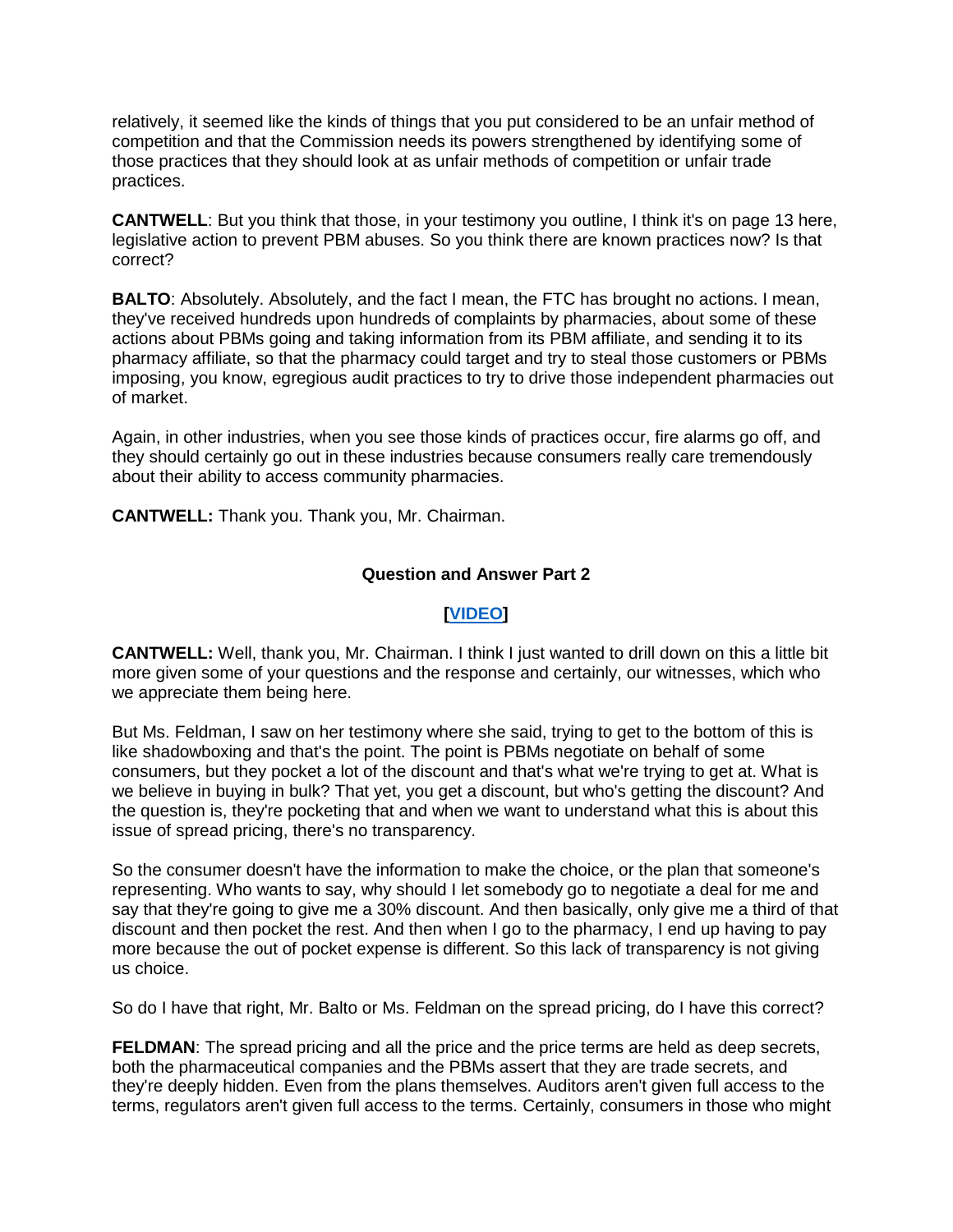disrupt the industry don't have access at all to any of these things. Markets, in general, thrive on information and you've got to throttle on information here.

**BALTO**: I totally agree. Information is essential for consumer sovereignty. And look at the PBMs won't even allow your pharmacist to tell you, don't use that card, just pay cash, you'll pay less. Obviously, they're doing a lot to throttle information so that they can protect their stream of rebates.

**CANTWELL**: I think we had a similar situation with, was it Ticketmaster? Where people were going and buying all these tickets up in bulk and then charging extra pricing and then saying to people, I'm doing you a favor because I got these tickets. But in reality, they were just had supply and gamed the market and then charged up at increasing pricing.

And so I think the issue here is where is the transparency so that consumers can understand or a plan, who's making a purchase can understand, because there may be other avenues. Not saying that every PBM isn't doing something but at what cost at what, what price should PBMs just because they got to go to negotiate a deal, how much should they be pocketing instead of passing that on to the consumer? So Mr. Chairman, I think that's my question and it's always been my concern, because I do think buying in bulk should get you a discount. I just believe that most of the money should go to the consumer and the fact that we can't get answers or the consumer can't get an answer about this is very frustrating, because then they can't make decisions about these plans, or they certainly can't make judgments as it relates to what kind of savings that their plan is entitled to.

I do really, though, have a concern about this, where this keeps going. And not surprising that more people want to jump in. Well, why not? If you can make this much money in a dark transparent situation, why not jump in? So that doesn't that doesn't mean anything. And the key thing though, is by undermining the system and undermining that line of delivery that I think pharmacists represent as part of our healthcare delivery system, then I think you really do take away the part of the system. And there are people who are definitely would love nothing other than to just have major control over a mail-in pharmacy market and thereby have less even less kind of delivery system for us.

So, Mr. Balto, your time at the FTC, did they deal with spread pricing and other areas?

**BALTO:** No, these problems have become phenomenally worse and again, because you create an environment that's sort of a petri dish for all of this anti-competitive conduct, lack of competition, lack of transparency and conflicts of interests. They've just gotten phenomenally worse because and then you don't regulate. And it's, you know, this is just it's a real fertile environment for this kind of anti-competitive conduct.

**CANTWELL:** And what's the conflict of interest?

**BALTO:** The conflict of interest is that they make more money by securing higher rebates when they're really supposed to, which would result in higher list prices, when they're supposed to be seeking lower list prices. And that's the conflict of interest.

And if you're a payer and again, I do represent some payers, if you're a payer and you want that rebate information, no way, absolutely not. You want to bring your auditor in, have your auditor check. They limit who can audit, they limit the kind of information you audit. This isn't like other